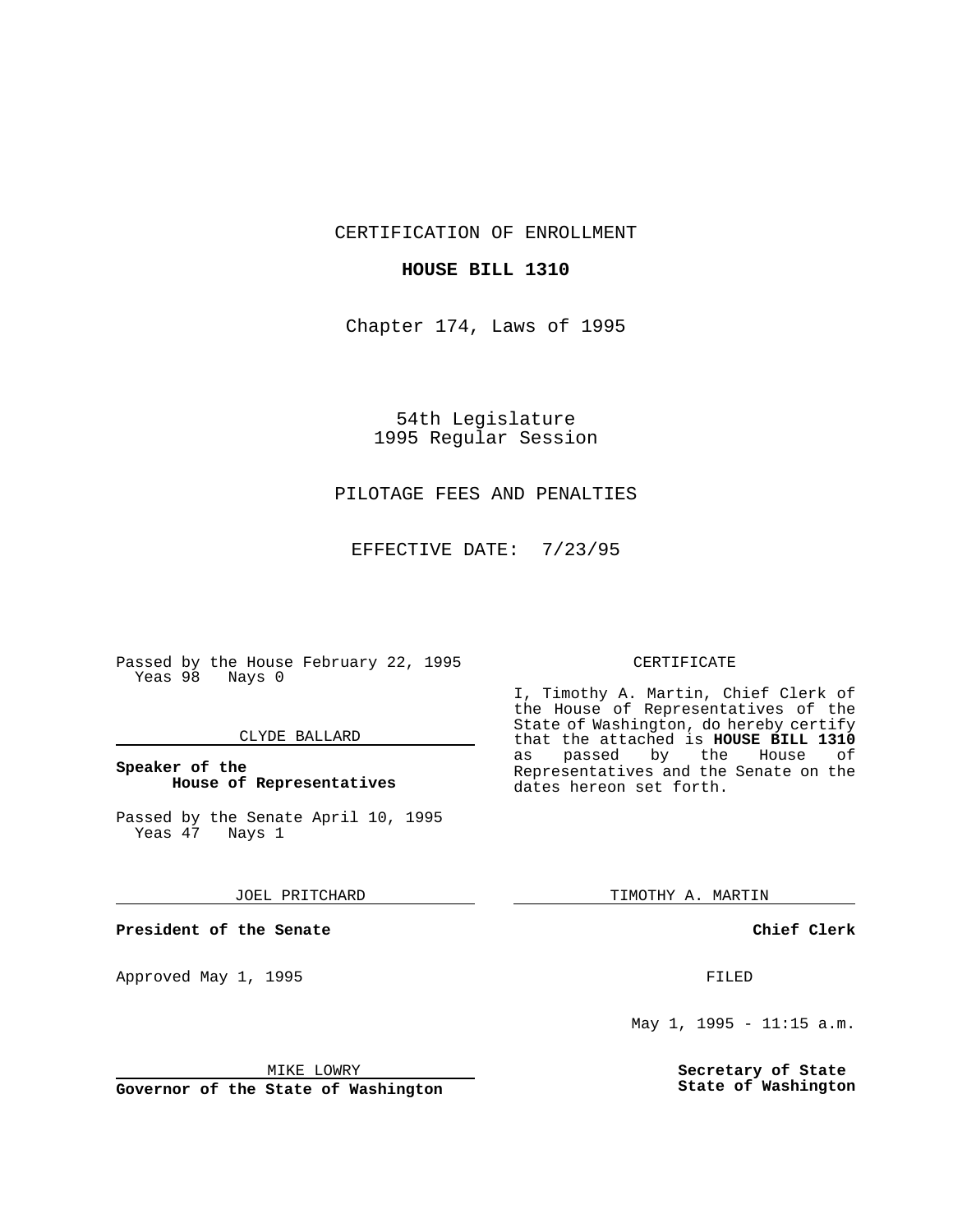# **HOUSE BILL 1310** \_\_\_\_\_\_\_\_\_\_\_\_\_\_\_\_\_\_\_\_\_\_\_\_\_\_\_\_\_\_\_\_\_\_\_\_\_\_\_\_\_\_\_\_\_\_\_

\_\_\_\_\_\_\_\_\_\_\_\_\_\_\_\_\_\_\_\_\_\_\_\_\_\_\_\_\_\_\_\_\_\_\_\_\_\_\_\_\_\_\_\_\_\_\_

Passed Legislature - 1995 Regular Session

#### **State of Washington 54th Legislature 1995 Regular Session**

**By** Representatives K. Schmidt, R. Fisher and Buck; by request of Board of Pilotage Commissioners

Read first time 01/20/95. Referred to Committee on Transportation.

 AN ACT Relating to pilotage services; amending RCW 88.16.070; reenacting and amending RCW 88.16.150; and prescribing penalties.

BE IT ENACTED BY THE LEGISLATURE OF THE STATE OF WASHINGTON:

 **Sec. 1.** RCW 88.16.070 and 1987 c 194 s 2 are each amended to read as follows:

6 All ((vessels under enrollment and all)) United States and Canadian vessels engaged exclusively in the coasting trade on the west coast of the continental United States (including Alaska) and/or British Columbia shall be exempt from the provisions of this chapter unless a pilot licensed under this chapter be actually employed, in which case the pilotage rates provided for in this chapter shall apply. However, the board shall, upon the written petition of any interested party, and 13 upon notice and opportunity for hearing, grant an exemption from the provisions of this chapter to any vessel that the board finds is a small passenger vessel or yacht which is not more than five hundred gross tons (international), does not exceed two hundred feet in length, and is operated exclusively in the waters of the Puget Sound pilotage district and lower British Columbia. Such an exemption shall not be detrimental to the public interest in regard to safe operation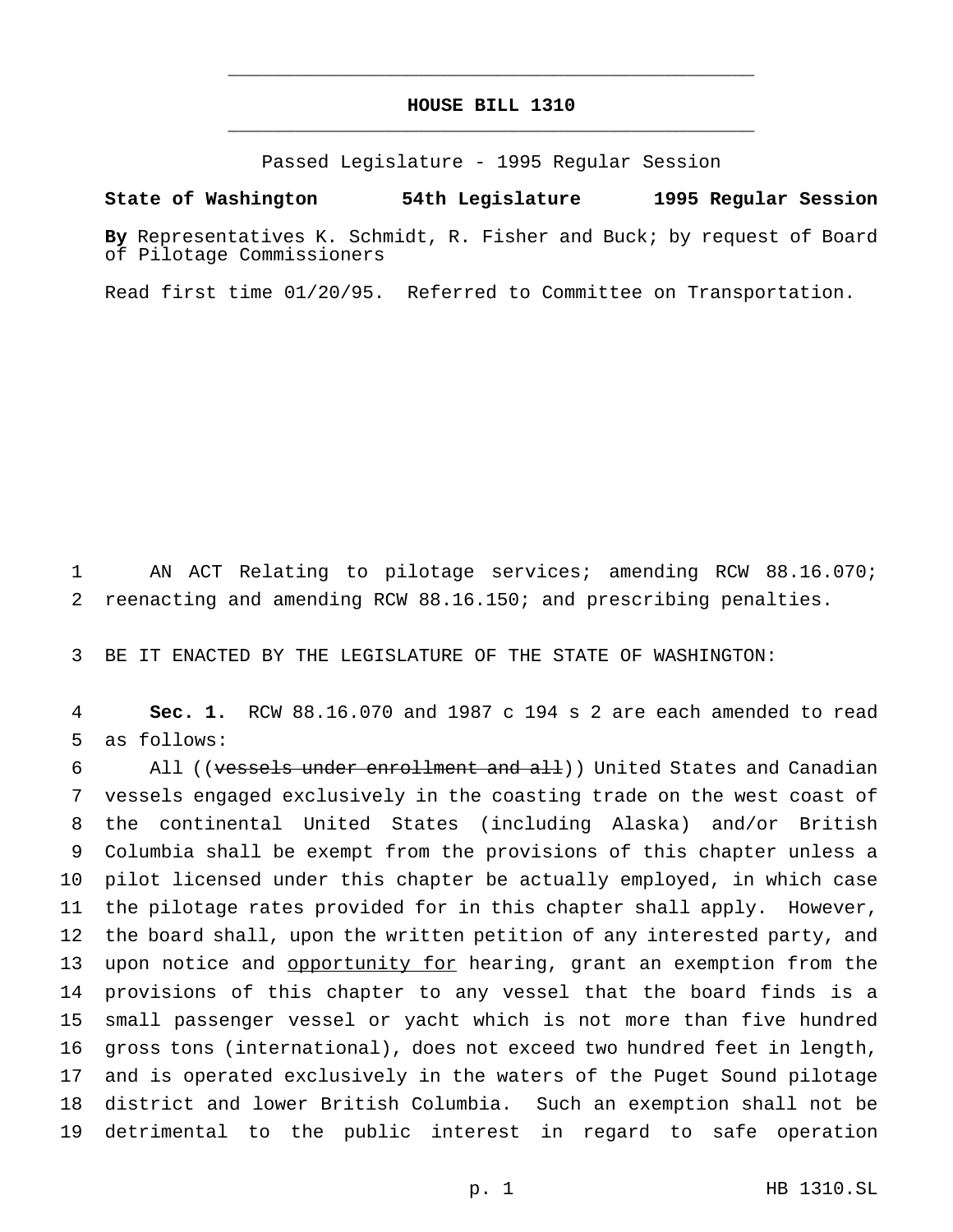preventing loss of human lives, loss of property, and protecting the marine environment of the state of Washington. Such petition shall set out the general description of the vessel, the contemplated use of same, the proposed area of operation, and the name and address of the vessel's owner. The board shall annually, or at any other time when in the public interest, review any exemptions granted to this specified class of small vessels to insure that each exempted vessel remains in compliance with the original exemption. The board shall have the authority to revoke such exemption where there is not continued compliance with the requirements for exemption. The board shall maintain a file which shall include all petitions for exemption, a roster of vessels granted exemption, and the board's written decisions 13 which shall set forth the findings for grants of exemption. Each 14 applicant for exemption or annual renewal shall pay a fee, payable to 15 the pilotage account. Fees for initial applications and for renewals 16 shall be established by rule, and shall not exceed one thousand five 17 hundred dollars. The board shall report annually to the legislature on such exemptions. Every vessel not so exempt, shall while navigating the Puget Sound and Grays Harbor and Willapa Bay pilotage districts, employ a pilot licensed under the provisions of this chapter and shall be liable for and pay pilotage rates in accordance with the pilotage rates herein established or which may hereafter be established under the provisions of this chapter: PROVIDED, That any vessel inbound to or outbound from Canadian ports is exempt from the provisions of this section, if said vessel actually employs a pilot licensed by the Pacific pilotage authority (the pilot licensing authority for the western district of Canada), and if it is communicating with the vessel traffic system and has appropriate navigational charts, and if said vessel uses only those waters east of the international boundary line which are west of a line which begins at the southwestern edge of Point Roberts then to Alden Point (Patos Island), then to Skipjack Island light, then to Turn Point (Stuart Island), then to Kellet Bluff (Henry Island), then to Lime Kiln (San Juan Island) then to the intersection of one hundred twenty-three degrees seven minutes west longitude and forty-eight degrees twenty-five minutes north latitude then to the international boundary. The board shall correspond with the Pacific pilotage authority from time to time to ensure the provisions of this section are enforced. If any exempted vessel does not comply with these provisions it shall be deemed to be in violation of this section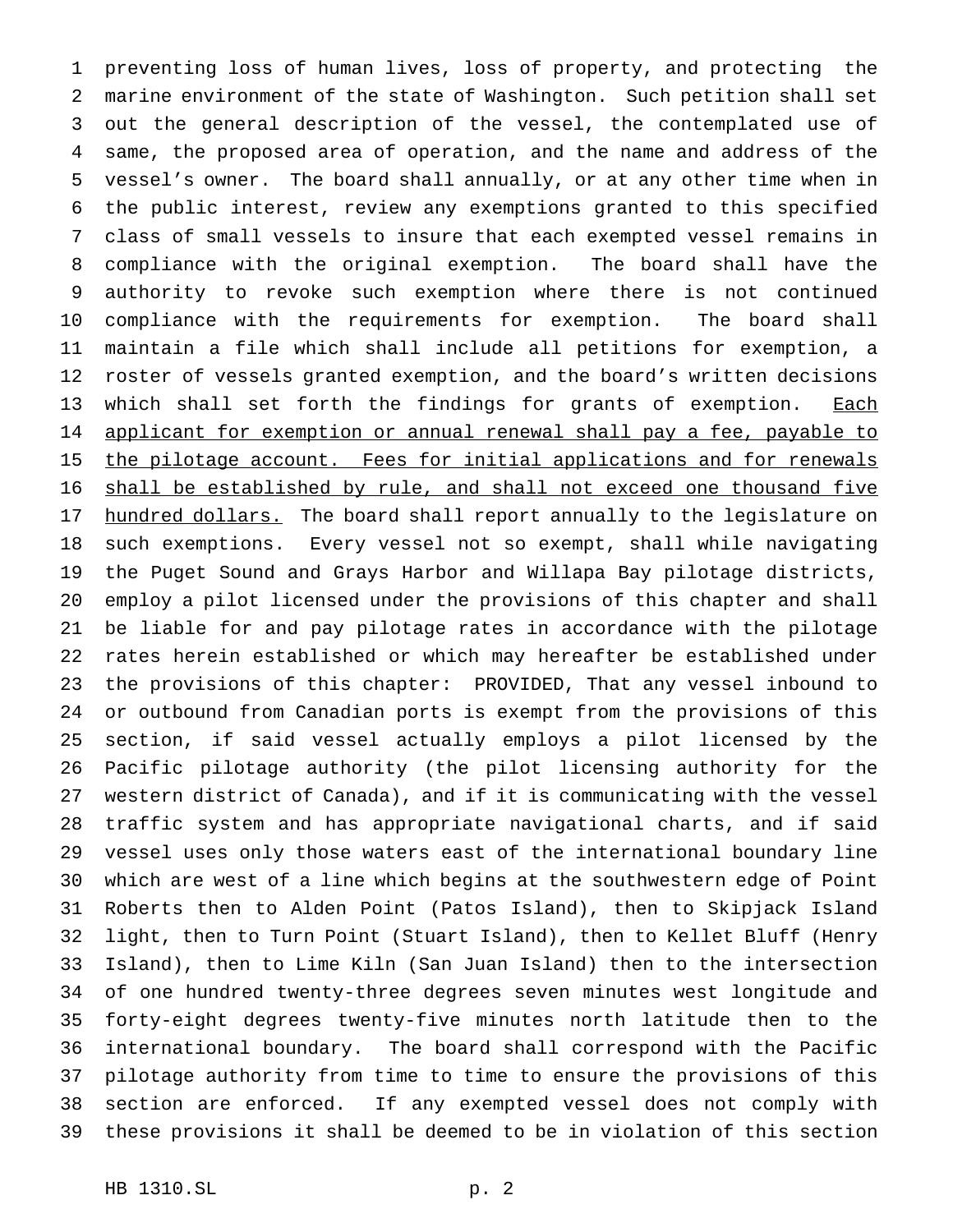and subject to the penalties provided in RCW 88.16.150 as now or hereafter amended and liable to pilotage fees as determined by the board. The board shall investigate any accident on the waters covered by this chapter involving a Canadian pilot and shall include the results in its annual report.

 **Sec. 2.** RCW 88.16.150 and 1987 c 485 s 5 and 1987 c 202 s 247 are each reenacted and amended to read as follows:

 (1) In all cases where no other penalty is prescribed in this chapter, any violation of this chapter or of any rule or regulation of the board shall be punished as a gross misdemeanor, and all violations may be prosecuted in any court of competent jurisdiction in any county where the offense or any part thereof was committed. In any case where the offense was committed upon a ship, boat or vessel, and there is doubt as to the proper county, the same may be prosecuted in any county through any part of which the ship, boat or vessel passed, during the trip upon which the offense was committed. All fines collected for any violation of this chapter or any rule or regulation of the board shall within thirty days be paid by the official collecting the same to the state treasurer and shall be credited to the pilotage account: PROVIDED, That all fees, fines, forfeitures and penalties collected or assessed by a district court because of the violation of a state law shall be remitted as provided in chapter 3.62 RCW as now exists or is later amended.

 (2) Notwithstanding any other penalty imposed by this section, any person who shall violate the provisions of this chapter, shall be 26 liable to a maximum civil penalty of ((five)) ten thousand dollars for 27 each violation. The board may request the attorney general or the prosecuting attorney of the county in which any violation of this chapter occurs to bring an action for imposing the civil penalties provided for in this subsection.

 Moneys collected from civil penalties shall be deposited in the pilotage account.

 (3) Any master of a vessel who shall knowingly fail to inform the pilot dispatched to said vessel or any agent, owner, or operator, who shall knowingly fail to inform the pilot dispatcher, or any dispatcher who shall knowingly fail to inform the pilot actually dispatched to said vessel of any special directions mandated by the coast guard captain of the port under authority of the Ports and Waterways Safety